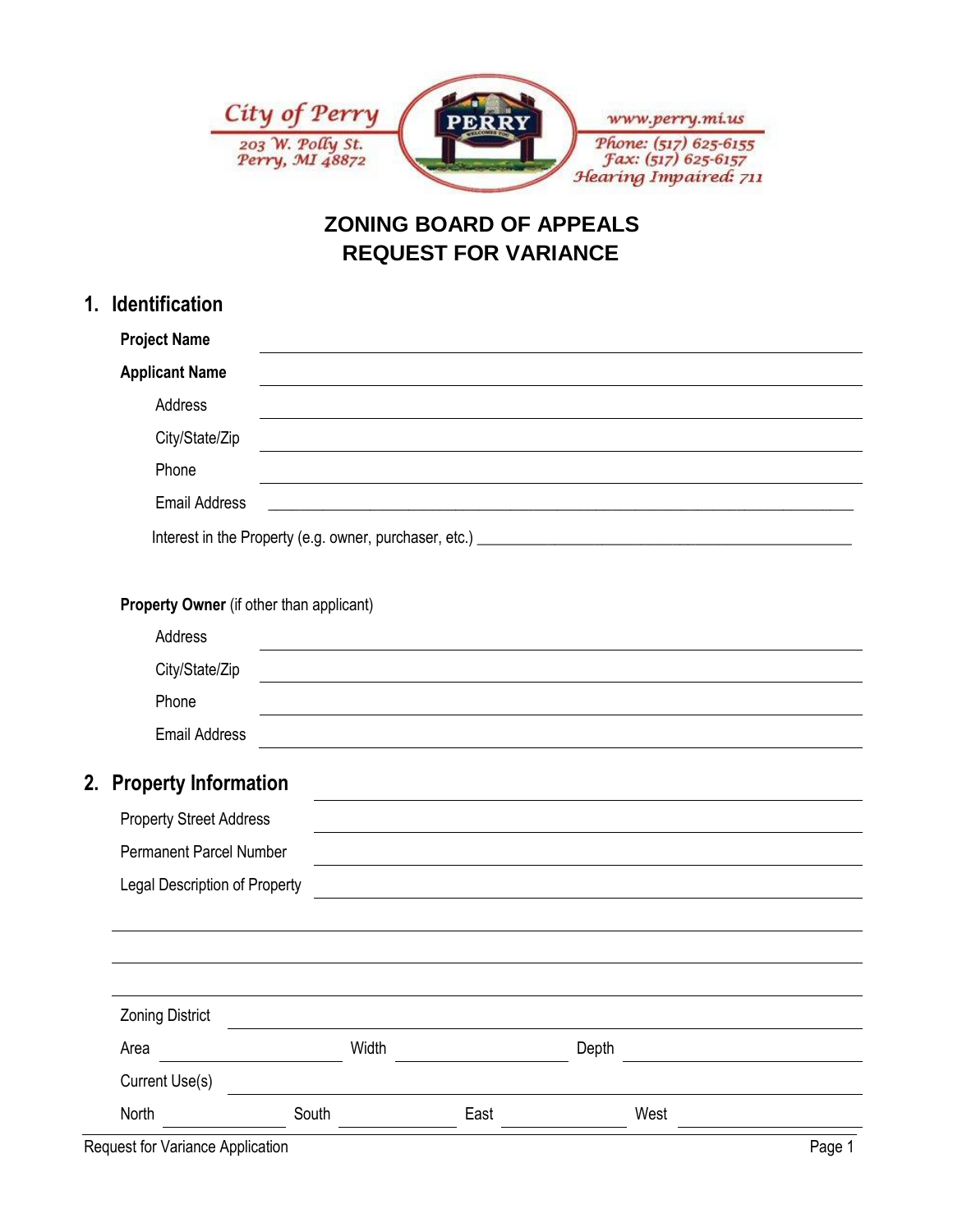Zoning District of Adjacent Properties to the:

North \_\_\_\_\_\_\_\_\_\_\_\_\_\_\_\_\_\_\_\_ South \_\_\_\_\_\_\_\_\_\_\_\_\_\_\_\_\_\_\_\_ East \_\_\_\_\_\_\_\_\_\_\_\_\_\_\_\_\_\_\_\_\_ West \_\_\_\_\_\_\_\_\_\_\_\_\_\_\_\_\_\_\_\_\_\_\_\_

### **3. Variance Request**

#### **a. Section of Ordinance from which variances are requested.**

| <b>Chapter/Section</b> | Requirement | Proposed |
|------------------------|-------------|----------|
|                        |             |          |
|                        |             |          |
|                        |             |          |
|                        |             |          |
|                        |             |          |
|                        |             |          |
|                        |             |          |

#### **b. Type of variance requested.**



Dimensional Variance

Use Variance

c. Reason for Variance Request. The Zoning Board of Appeals is required to consider the following items before approving a variance. Please complete the items below with reference to [Section 16.07.](file:///C:/Users/dclein/Documents/Fall%20Projects/Perry%20Zoning%20Ordinance/Perry%20Draft%20Ordinance%20-%20WORKING%2011-12-15.docx%23SECTION_1607)

| Exceptional or extraordinary<br>circumstance(s):                                     |  |
|--------------------------------------------------------------------------------------|--|
| Practical difficulty:                                                                |  |
| Substantial justice:                                                                 |  |
| Not detrimental to adjacent<br>properties and neighborhood:                          |  |
| Not in conflict with intent and<br>purpose of the City of Perry<br>Zoning Ordinance: |  |
| Not self-created:                                                                    |  |
| Minimum variance necessary:                                                          |  |